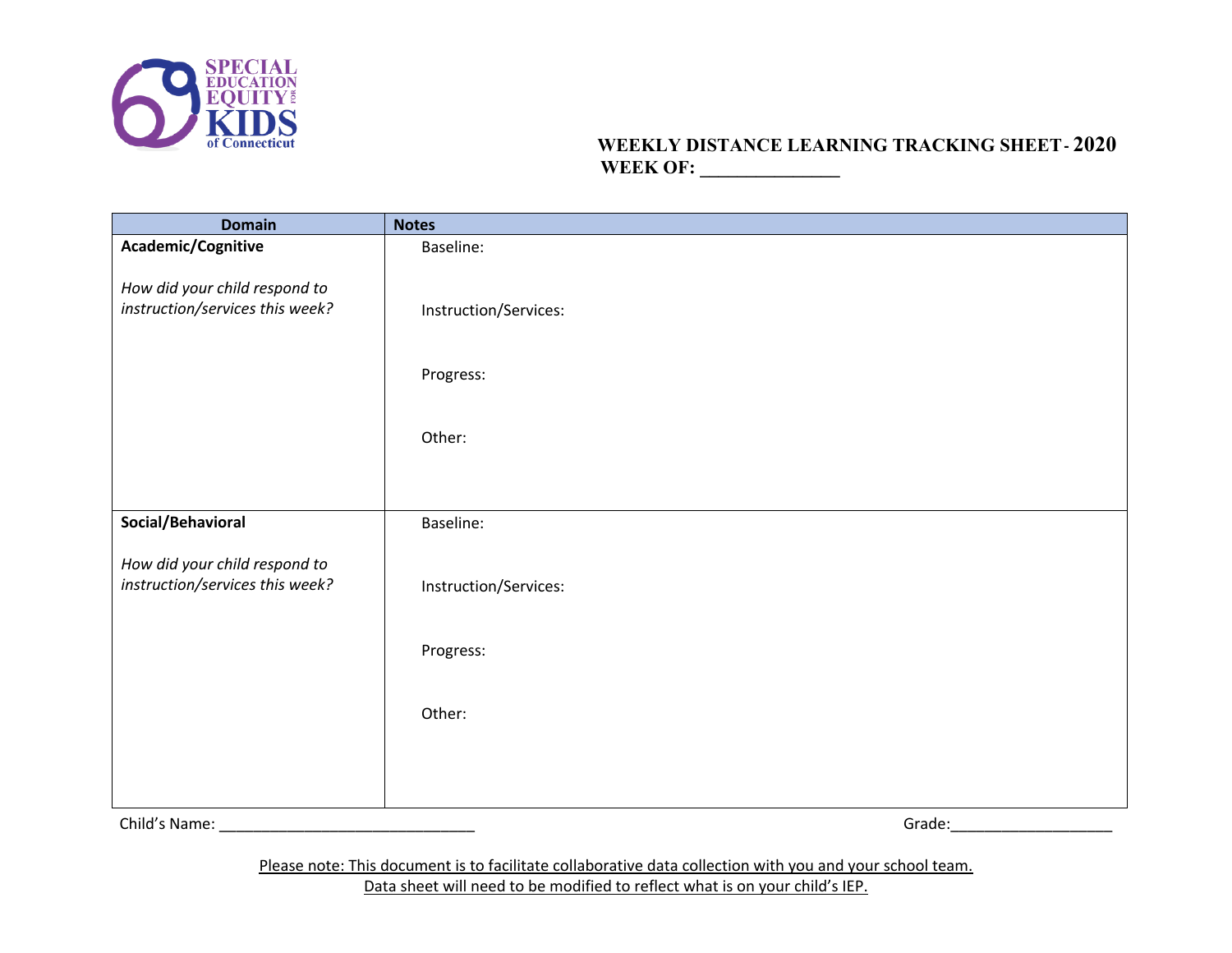

# **WEEKLY DISTANCE LEARNING TRACKING SHEET- 2020** WEEK OF:

| Communication                                                    | Baseline:             |
|------------------------------------------------------------------|-----------------------|
| How did your child respond to<br>instruction/services?           | Instruction/Services: |
|                                                                  | Progress:             |
|                                                                  | Other:                |
|                                                                  |                       |
| <b>Gross/Fine Motor</b>                                          | Baseline:             |
| How did your child respond to<br>instruction/services this week? | Instruction/Services: |
|                                                                  | Progress:             |
|                                                                  | Other:                |

Child's Name: \_\_\_\_\_\_\_\_\_\_\_\_\_\_\_\_\_\_\_\_\_\_\_\_\_\_\_\_\_\_ Grade:\_\_\_\_\_\_\_\_\_\_\_\_\_\_\_\_\_\_\_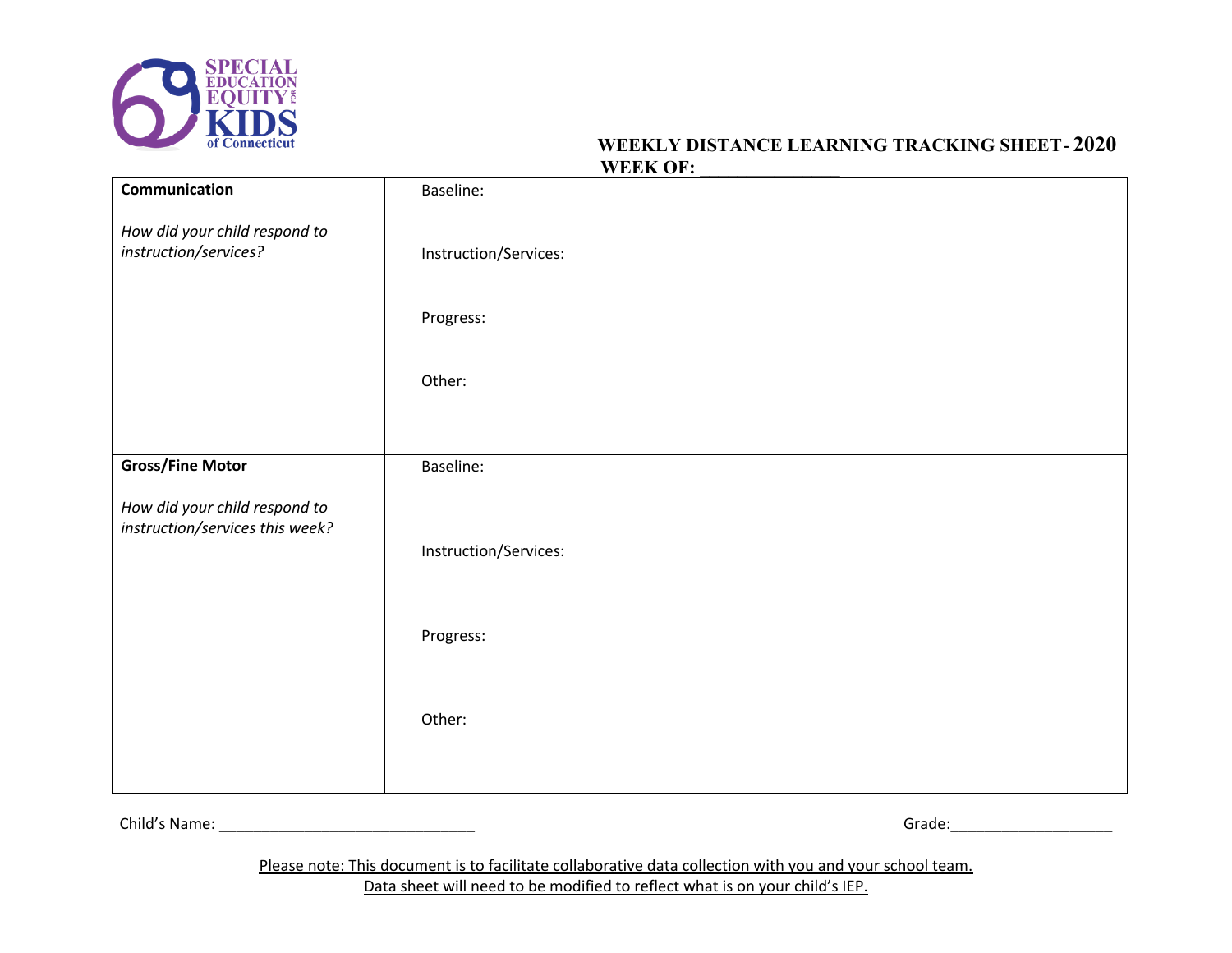

# **WEEKLY DISTANCE LEARNING TRACKING SHEET- 2020** WEEK OF:

| <b>Postsecondary Education/Training</b>                          | Baseline:             |
|------------------------------------------------------------------|-----------------------|
| How did your child respond to<br>instruction/services this week? |                       |
|                                                                  | Instruction/Services: |
|                                                                  |                       |
|                                                                  | Progress:             |
|                                                                  |                       |
|                                                                  | Other:                |
| Self-help                                                        | Baseline:             |
| How did your child respond to<br>instruction/services this week? |                       |
|                                                                  | Instruction/Services: |
|                                                                  |                       |
|                                                                  | Progress:             |
|                                                                  |                       |
|                                                                  | Other:                |

Child's Name: \_\_\_\_\_\_\_\_\_\_\_\_\_\_\_\_\_\_\_\_\_\_\_\_\_\_\_\_\_\_ Grade:\_\_\_\_\_\_\_\_\_\_\_\_\_\_\_\_\_\_\_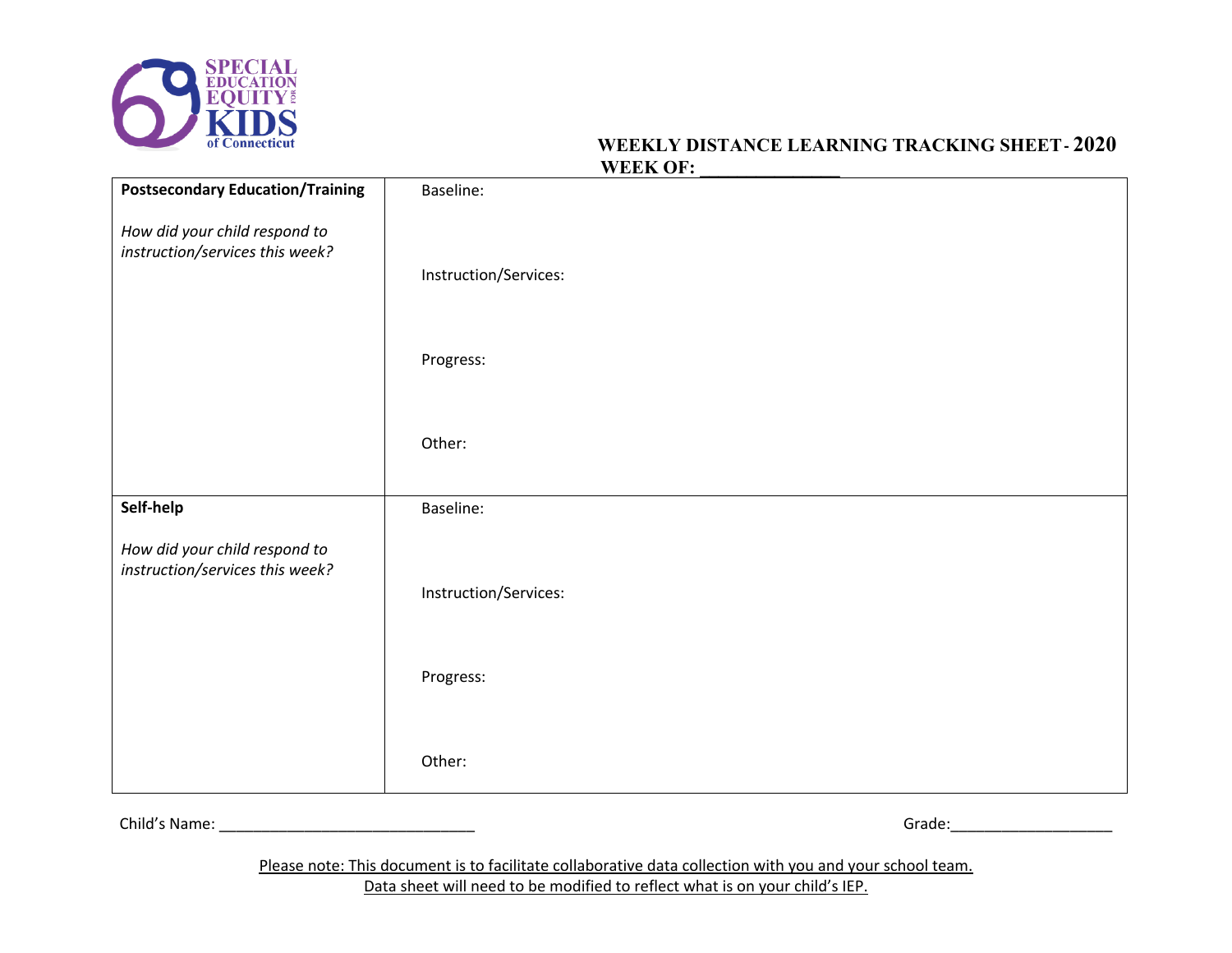

# **WEEKLY DISTANCE LEARNING TRACKING SHEET- 2020** WEEK OF:

|                                                                  | $\cdots$              |
|------------------------------------------------------------------|-----------------------|
| <b>Employment</b>                                                | Baseline:             |
| How did your child respond to<br>instruction/services this week? |                       |
|                                                                  | Instruction/Services: |
|                                                                  |                       |
|                                                                  | Progress:             |
|                                                                  |                       |
|                                                                  | Other:                |
|                                                                  |                       |
| <b>Independent Living</b>                                        | Baseline:             |
| How did your child respond to<br>instruction/services this week? | Instruction/Services: |
|                                                                  |                       |
|                                                                  | Progress:             |
|                                                                  |                       |
|                                                                  | Other:                |
|                                                                  |                       |

Child's Name: \_\_\_\_\_\_\_\_\_\_\_\_\_\_\_\_\_\_\_\_\_\_\_\_\_\_\_\_\_\_ Grade:\_\_\_\_\_\_\_\_\_\_\_\_\_\_\_\_\_\_\_